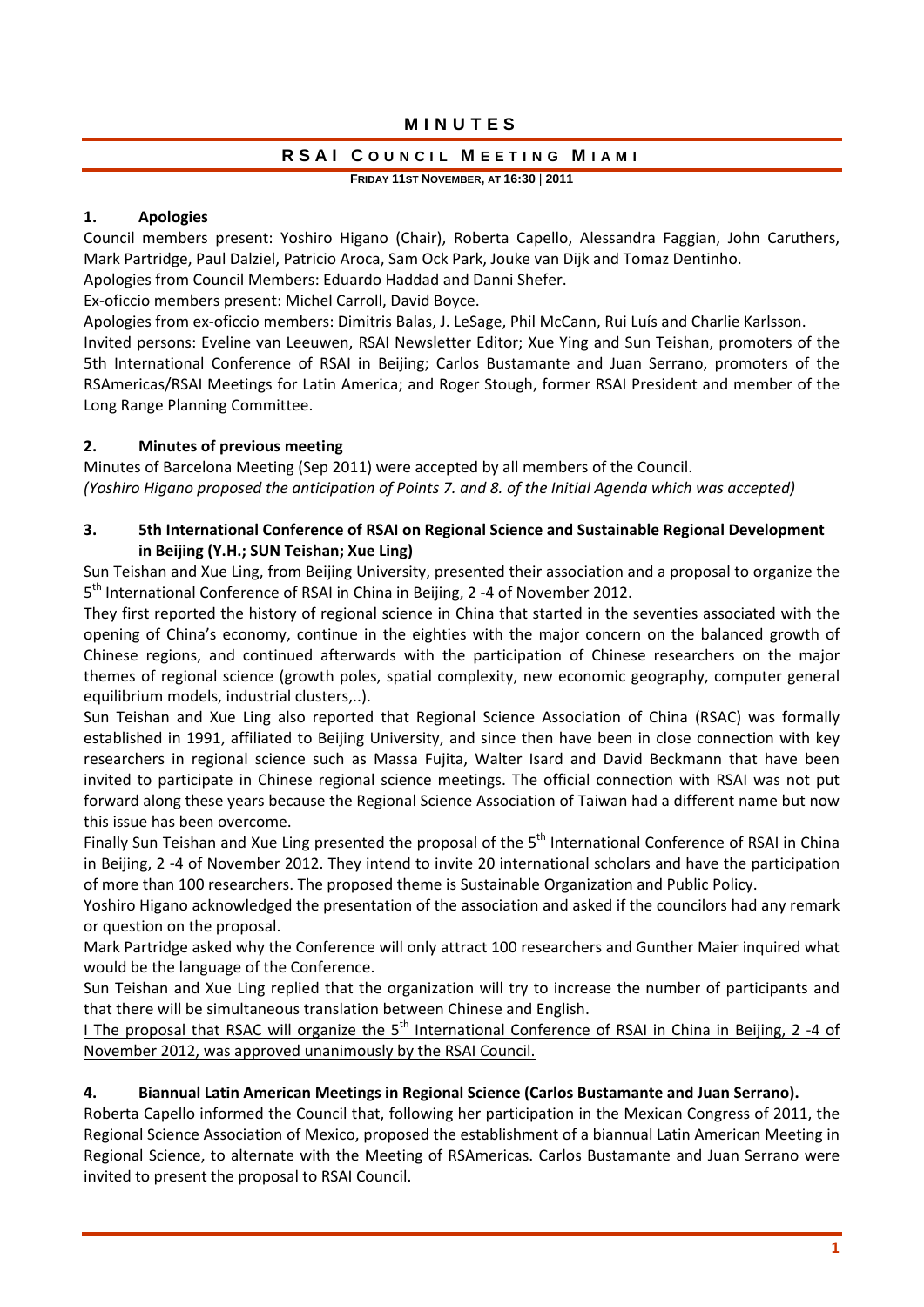Carlos Bustamante and Juan Serrano justified their proposal on seven major points: 1) There is a major concern on the effects of the global crises in regional development in different areas of the planet; 2) Latin America wants to reactivate its identity; 3) Latin America would like to reinforce his knowledge on regional development processes and learn and share with the others; 4) We want to stimulate the creation of new sections of regional science; 5) English can be a barrier to enter to many Latin American researchers and therefore the meetings can include sessions in Latin American more common languages; 6) the meeting can become biannual to alternate with the Meeting of RSAmericas; and 7) it is planned a three‐day work in the  $1<sup>st</sup>$  week of September beginning in 2012 in Mexico City.

Patricio Aroca reported that RSAmericas supports the initiative and stressed that this can be seen as a trial meeting to gather Ibero ‐ American Sections.

Jean‐Claude Till reinforced that it is crucial to involve new countries such as Ecuador and Peru, with which there are already contacts, but also to bring on board Caribean countries such as Cuba.

Yoshiro Higano said that PRSCO is very concerned with the inclusion of China in RSAI and that PRSCO will support the initiative within the scope of RSAmericas.

Roberta Capello said that this is a good opportunity to reinforce RSAI in Latin America which in line with the development of an International Community. RSAmericas should take the lead and RSAI is there to help and to make sure that the right people are on board so that the initiative can be successful, with financial support if necessary.

Gunther Maier pointed out that from the European perspective this is a very important proposal namely for the Spanish and Portuguese sections. Nevertheless it is the first step in the process and it is not expectable that a lot of Europeans can join the conference but that will change over time.

II The proposal that the Mexican Section will organize the 1<sup>st</sup> Biannual Latin American Conference of Regional Science in September 2012, within the scope of RSAmericas and RSAI, and with the support of PRSCO and ERSA, was approved unanimously by the RSAI Council.

## **5. Report of LRPC**

Roberta Capello reported the outcomes of the LRPC meeting, focusing following topics that were commented by the councilors:

‐ World Conferences:

Roberta Capello said that "in May 2012 there will be the World Conference in Timisoara (Romania). In Barcelona a committee was created to propose a new design for RSAI World Conference. The committee presented some ideas on the frequency, venues, dimension, organization and financing issues that were analyzed by the LRPC. In the RSAI Council of Timisoara there must be a decision by the Council on the future design of RSAI World Conferences."

‐ RSAmericas/RSAI Meetings for Latin America:

Roberta Capello reported that "the LRPC analyzed the proposal by the Mexican Section for the organization of Latin American Meetings every two years alternating with the meeting of RSAmericas. The LRPC agrees that the initiative can help the development of new sections in Latin America and create a major push in the existing ones. The first Latin American Meeting is proposed for September 2012 in Mexico City.

‐ RSAI in China:

Roberta Capello informed the Council that "the proposal analyzed in point 3. (5th International Conference of RSAI on Regional Science and Sustainable Regional Development in Beijing) is promoted by one of the four groups RSAI have been in touch with to create a RSAI Section in China. All these groups are interested in Regional Science. The LRPC discussed the issue and agrees on the following: a) To support the initiative of Yoshiro Higano that invited all the four regional science groups for a joint meeting of the  $26<sup>th</sup>$  of November 2011 to decide on the future structure of RSAI in China; b) RSAI shall presume that the group that does not send a representative to the meeting has no interest in the official creation of a RSAI Section in China and RSAI should go ahead with the groups that are represented."

III The report of the LRPC was acknowledge by RSAI Council.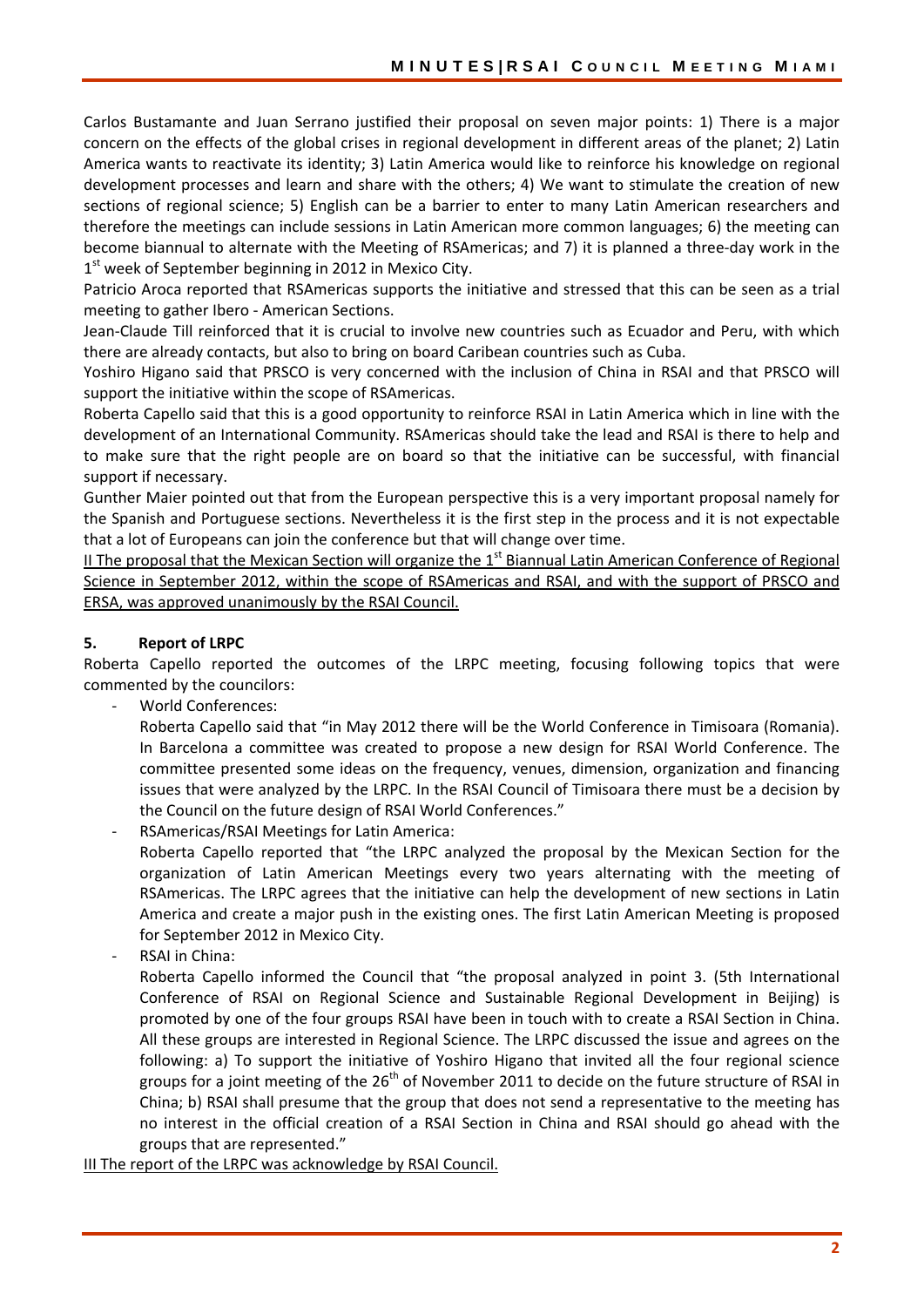#### **4. RSAI Archivist Report and Fellows Awards**

Based on the Thirteenth Report to the RSAI Council (in annex) David Boyce reported that there is an automated archiving capability available to RSAI through the Regional Science Archives established at Cornell University Library. In order to keep these records updated David Boyce presented the following proposal to RSAI Council:

*The Council of the Regional Science Association International desires to archive its website at www.rsai.org and the websites of its constituent superregional and section organizations. In order to perform function effectively, the Council requests all webmasters and others responsible for posting materials to: 1) regularly update and maintain their websites; 2) post materials of interest to regional scientists in portable document format (pdf) in order that they may be preserved; 3) maintain through their websites a record of conference programs, research publications, council meetings, officers and other items of historical interest to the field of regional science.*

Gunther Maier asked if there was any problem with the language and David Boyce clarified that Cornell Archivists do not care about language. Jouke van Dijk stressed that it is very important to have archives. John Carruthers asked if there is any problem in printing all the material. David Boyce replied that the first think they do is to transfer everything into paper.

David Boyce also reported that, after the death of Walter Isard, he worked with the family and Walter Isard documents were boxed up and put in Cornell University. David Boyce also pointed out that the family provided 10000 US\$ to catalogue the documents

IV The proposal presented by David Boyce was approved unanimously by the RSAI Council.

Concerning the Fellows Award David Boyce informed the Council that, since the Fellows Award must be initiated by propositions the members and most of them do not know the process, they must be informed soon.

Finally David Boyce proposed that each member should have access to the list of other members in the members's area of RSAI webpage.

V The proposal that each RSAI member should have access to the list of other RSAI members was approved unanimously by the RSAI Council.

#### **5. Selection of RSAI Councilors‐ at‐large (YH)**

Tomaz Dentinho reported that there were 303 votes for the election of RSAI Council at large and that the elected members are:

- ‐ Dr. Amit Batabyal from Rochester Institute of Technology;
- ‐ Dr Rachel Franklin from Brown University
- ‐ Dr Jean‐Claude Thill from the University of North Caroline
- ‐ Prof. Daniel Czamanski from the Technion‐Israel Institute of Technology

They will replace Graham Clarke, Danni Shefer, Roberta Capello and Sam Ock Park.

Members of the Council asked if former elections had a similar number of votes. Graham Clarke, former executive director of RSAi, reported that the usual number has been around 400.

VI Yoshiro Higano and the Council welcomed the new members for 2012‐2014, and thanked the contribution of those whose term finishes in 2011.

## **6. World conferences:**

Roberta Capello informed the Council that 9th World Congress of the Regional Science Association International will take place in Timisoara, Romania, on 9‐12 May 2012, the presentation of abstracts will be until November 2011 the 30<sup>th</sup> and that the keynote speakers, main themes and structure of the scientific program is settled.

Jean Claude Till reported the results of the working group created to think on future World Conferences. He said that RSAI world conferences should be every 2-3 years, with 5000-1000 participants, in global places, organized in association with supra national organizations of RSAI and with a fee between 300 and 400 Euros.